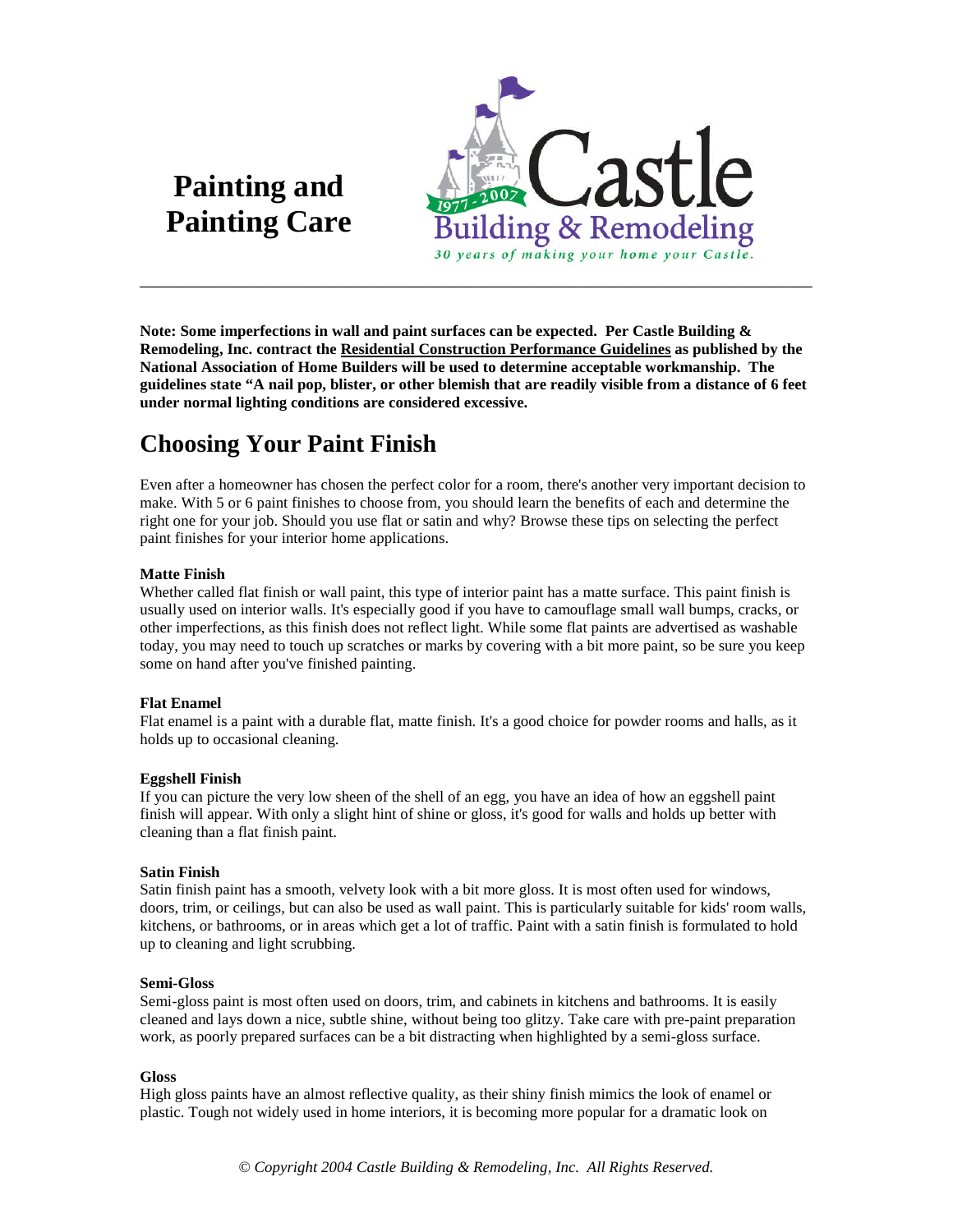cabinets, trim, and furniture in very formal and very contemporary settings. This finish will magnify any surface imperfections, so careful preparation and sanding is essential before painting with high gloss paints.

# **Cleanability and Durability**

While most manufacturers have developed all paint finishes with good cleaning qualities, a general rule is that the shinier the paint finish, the better it will stand up to washing and cleaning.

#### **Kid-Friendly Finishes**

When painting children's rooms, many painters recommend using an eggshell or satin paint on the walls and semi-gloss for doors and moldings. These finishes are formulated to better withstand repeated cleanings.

#### **Rustic Looks**

In order to give a worn or old look, use flat finish paints for walls or furniture. If cleanability is an issue, you might select a flat enamel for trim or an eggshell finish for walls.

#### **High Gloss Looks**

Rather than choosing a high gloss paint for a whole room, use it sparingly in select locations, such as doors and trim. The brilliant surface can appear a bit cold and uninviting. Remember to spend extra time preparing the surfaces to be painted glossy, as this finish tends to really point out any surface imperfections.

#### **Ceiling Paint**

If you're looking for a basic white ceiling, you can buy pre-mixed, matte finish paints off the shelf at almost any paint or home improvement store. Because cleanabiltiy or coverage is not a particularly important consideration, some ceiling paints use cheaper formulations. If you need an exact color match for the color scheme of your room, choose regular tinted flat wall paint.

#### **Ceiling Finishes**

Ceilings in most rooms are painted with a flat finish paint. You could also select an eggshell finish if the surface of the ceiling is flawless. Choose a glossier finish for good light reflection, but only if the ceiling is newly resurfaced and has no blemishes.

#### **Kitchens and Baths**

Any room, such as a kitchen or bathroom, that will be exposed to water, splashing, or steam, is best painted with a semi-gloss paint. A guest bath or powder room which will have less-frequent use, could be painted with lower-gloss paint, such as satin or eggshell finish.

# **Homeowner Done Painting**

Many homeowners choose to paint themselves to help save project costs. We have put together some tips to help you understand the responsibilities of acting as the painter on a remodeling project.

The first step is to schedule the painting. Your job as the painter is to work with the Lead Carpenter to schedule the painting. Traditionally painting can occur at two different stages of the project. Painting can happen immediately after sheetrock which eliminates considerable prep, taping, etc. but can lead to nicks, dings, and scratches while the rest of the work goes on. To be safe plan on touching up walls if painting is done early in the project. Painting can also wait until after the rest of the project is complete. This requires more prep and masking but reduces the chance of work related damage.

Part of scheduling the project may be coordinating the delivery of trim and casing in advance of install so you can paint before it is needed by the carpenter.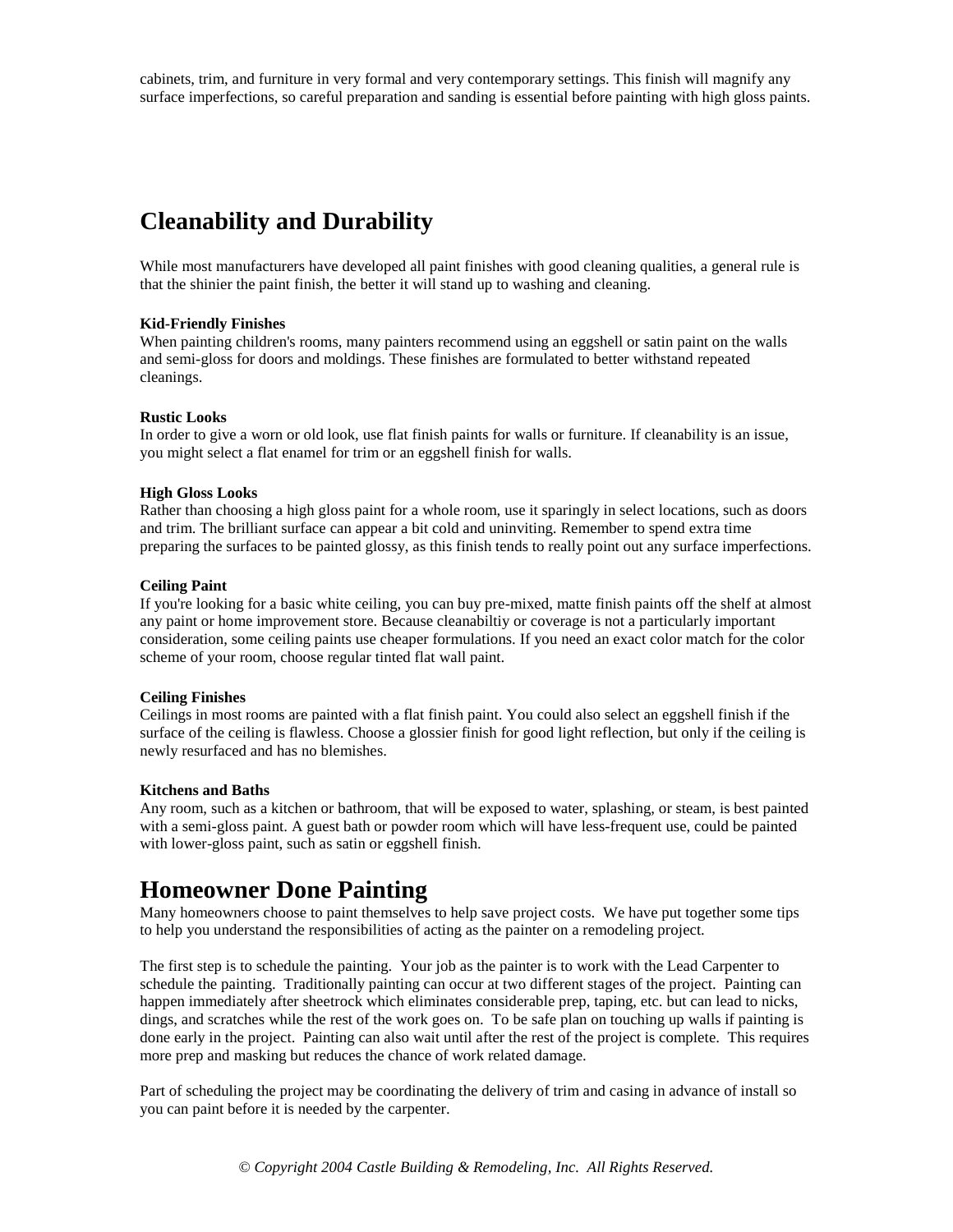As the painter it is your job to prepare the space as needed to protect adjacent surfaces and areas. This includes masking windows, taping trim, taping ceilings, using drop cloths, and putting up poly curtain walls if needed or not included in the Castle line-item estimate. Another part of preparing the space is to wipe down the walls and clean the surface to be painted.

After prepping the area to paint there is usually some caulking and spackling of drywall imperfections. Trim and casing also require some touch up to hide nail holes and close gaps at the wall.

# **Problems with Paint**

There are various problems that can occur with painted surfaces. Fading, yellowing, peeling, cracking, sagging and wrinkling are the most common issues and all can be easily fixed.

## **Fading**

Fading is described as premature and/or excessive lightening of the paint color, which can occur on surfaces with sunny exposures. This is relatively easy to see because hidden areas such as eaves will not usually fade. Fading/poor color retention can also be a result of chalking of the coating (e.g. primer, paint or stain).

#### **Possible Cause**

• Colors will fade slightly when exposed to intense sunlight. As the coating ages, the fading can become more noticeable. Slight fading is acceptable, provided it is gradual and uniform so as not to be noticeable. Excessive chalking of the paint film will cause colors to appear lighter.

- Interior-grade colorants used outside will fade.
- Adding more tint to the coating than is recommended.
- Interior coatings may also fade if they are near windows and there is significant sunlight exposure.

#### **Solution**

If the substrate is in good condition except for fading, clean as needed and repaint using a paint that is faderesistant. Follow label and data page directions for surface preparation for the coating.

# **Yellowing**

Yellowing is defined as the development of a yellow cast in aging paint, most noticeable in the dried films of white paints or clear varnishes.

#### **Possible Cause**

• Alkyd/oil based paints, because of their curing mechanism; tend to yellow, particularly in areas that are not exposed to sunlight.

- Oil-based varnishes start with an amber cast and will darken with age.
- Heat from stoves, radiators, and heating ducts.
- Lack of light, for example, behind pictures or appliances and inside closets.
- Tobacco staining or other environmental contaminants.
- Moisture.

#### **Solution**

If there are no other problems and the yellowing is not offensive, repainting is not necessary.

Repainting using a latex paint will reduce the amount of yellowing, but if the environmental conditions that caused the previous coating to yellow continue, any new coating will likely yellow as well.

## **Peeling**

Peeling is the loss of adhesion of a coating to the substrate (e.g. the surface that was painted) or an earlier coating. Where there is a primer and topcoat or multiple coats of paint, peeling may involve some or all of the coats.

#### **Possible Cause**

- Seepage of moisture through uncaulked joints or worn caulk.
- Leaks in roof or walls, or excess moisture escaping through the walls from the interior.
- Painting over a dirty, wet, or glossy surface.
- Painting over a coating that already has marginal adhesion.

#### **Solution**

Remove old, loose, cracked caulk; prime as needed; and caulk with the appropriate product.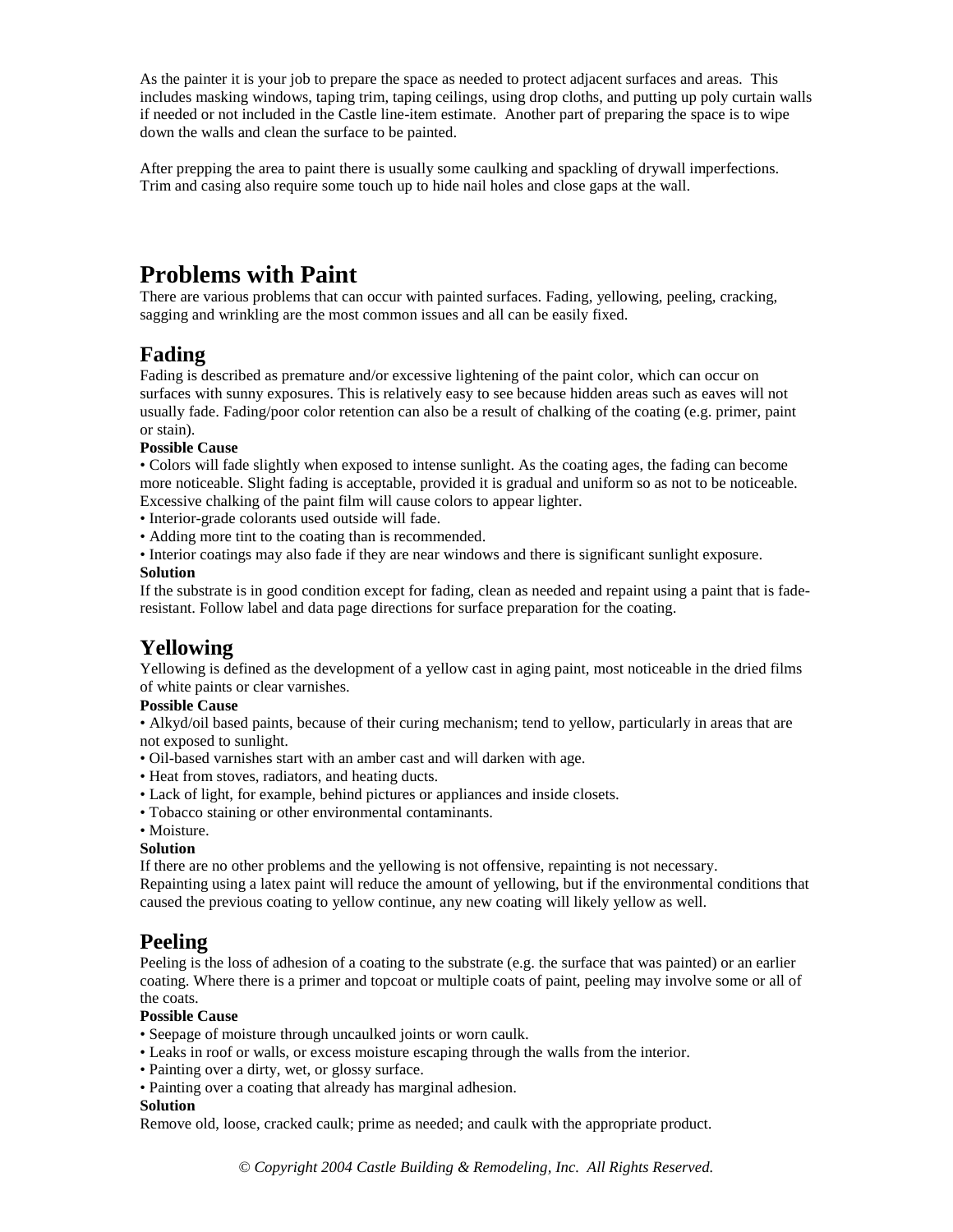Find and repair any source of water.

Follow label and data page directions for proper surface preparation methods for the coating. Test the coating in a 6" to 12" radius around any peeled areas to be sure its adhesion is adequate.

# **Cracking**

Cracking is the splitting of a dry paint film through at least one coat. In its early stages, the problem appears as hairline cracks; in its later stages, flaking occurs.

#### **Possible Cause**

- Use of a paint that has lower adhesion and flexibility properties.
- Over-thinning or over-spreading the paint.
- Inadequate surface preparation, or applying the paint to bare wood without first applying a primer.
- Excessive hardening and embrittlement of paint as it ages, the coating loses the ability to expand and contract with temperature and humidity changes.

#### **Solution**

Remove loose and flaking paint with a scraper or wire brush, sanding the surface and feathering the edges. If the flaking occurs in multiple layers of paint, use of a spackling compound may be necessary to make a uniform surface. Test the coating surrounding any peeled areas out about 6" to 12" to be sure the adhesion is adequate.

Prime bare wood or plaster before repainting.

Apply the coatings at the recommended spreading rate (e.g. the recommended total area that can be painted) and using the recommended thinning rate (e.g. the recommended percentage that a coating may be diluted).

### **Sagging**

Sagging is downward "drooping" of the paint film immediately after application, resulting in an uneven coating.

#### **Possible Cause**

- Application of too heavy a coat of paint.
- Application in excessively humid and/or cool conditions.
- Application of over thinned paint.
- Painting over a glossy surface, which does not provide enough of a profile to which the coating to adhere to.

• Painting over a surface contaminant.

#### **Solution**

If paint is still wet, immediately brush out or re-roll to redistribute the excess evenly. If the paint has dried, sand and reapply a new coat of paint.

Do not thin the paint unless recommended on the label or data page.

Follow label and data page directions for the appropriate environmental conditions for the coating. Sand glossy surfaces dull to provide a profile for the coating to adhere to.

Follow label and data page directions for the appropriate spreading rate (e.g., the recommended total area that can be painted) for the product. Two coats of paint at the recommended spread rate are better than one heavy coat.

## **Wrinkling**

Wrinkling is a rough, crinkled paint surface, which occurs when uncured paint forms a "skin." **Possible Cause**

• Paint applied too heavily.

• Painting under extremely hot conditions or cool damp conditions, which causes the paint film to dry faster on top than on the bottom.

- Exposure of uncured paint to rain, dew, fog, or high humidity levels.
- Applying topcoat of paint to insufficiently cured primer or first coat of paint.
- Painting over contaminated surface (e.g., dirt or wax).

#### **Solution**